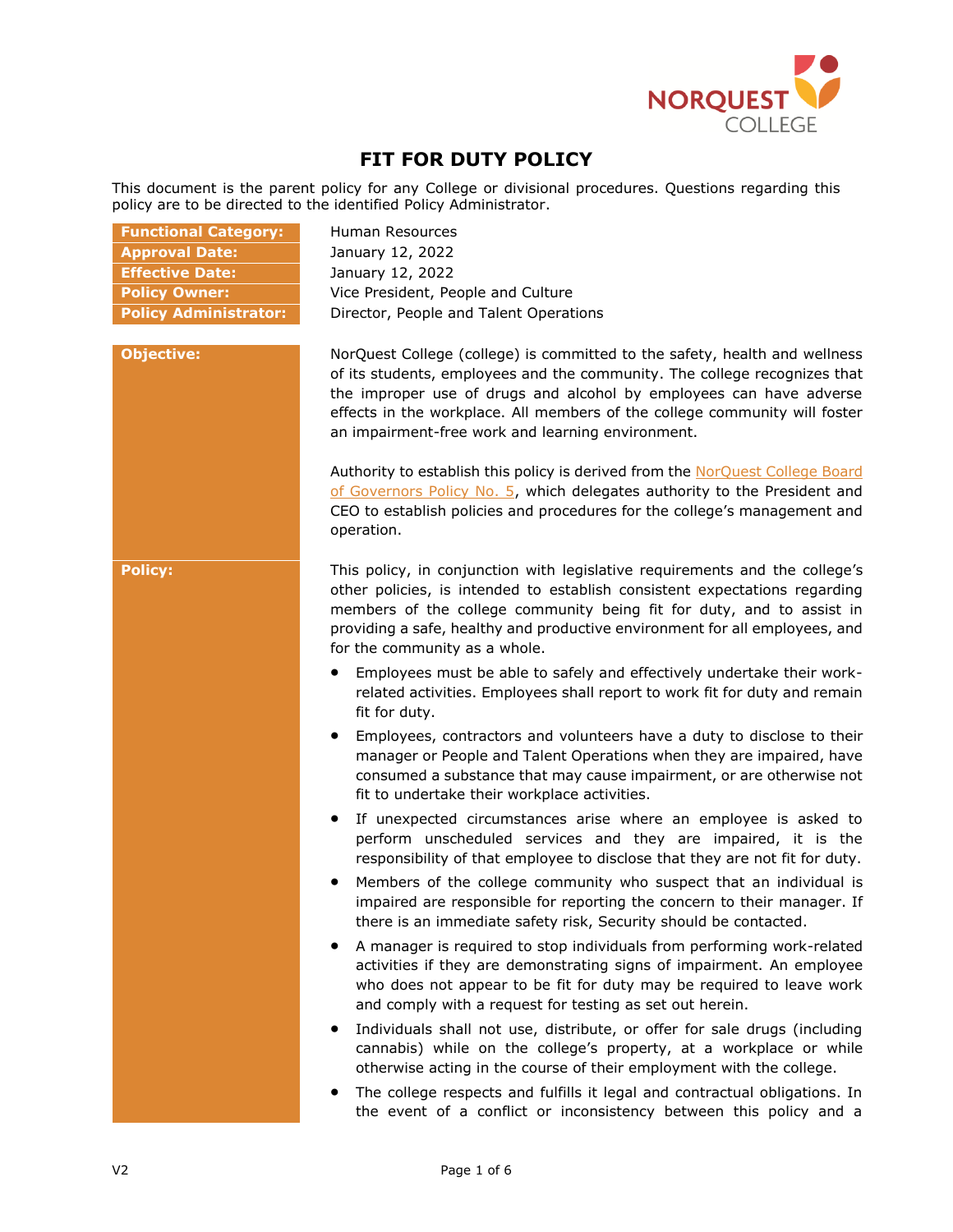

provision in the relevant acts or collective agreements, the provisions in the acts or collective agreements shall apply.

- Employees shall comply with all other applicable policies, procedures, rules, regulations and legal requirements that are imposed by any of the college's partners, related to alcohol, illicit drugs, cannabis or medications.
- Responsible and lawful alcohol or medication use is permitted on college property where such use in not in breach of federal, provincial, or municipal laws, or related college policies or procedures, provided that:
	- o the expectations around use are observed;
	- $\circ$  that consumption is controlled so there is no inappropriate behavior at the function or potential for impaired driving afterwards; and
	- o alternative transportation arrangements are made available.
- In the case of any college social event, appropriate regard will be taken for the safety and well-being of the individuals present and the community.
- Breaches of this policy may result in remedial action and/or legislative penalties, up to and including termination of employment for just cause or, severing of the relationship with the employee. The college has the authority and the discretion to suspend any employee who is believed to be involved in an incident that could lead to disciplinary action pending the results of any investigation into that incident.

## **Medicinal Use Requirements**

- Employees who require the use of medication, including medicinal cannabis, while on the college's property, at a workplace or learning environment, or while otherwise acting in the course of their work for the college must, prior to using any such medication:
	- o Consult with their medical professional about whether the medication could interfere with their ability to remain fit for duty;
	- $\circ$  Advise the college if the medication may interfere with their ability to remain fit for duty, and provide the college with an authorization/prescription from a licenced treating physician;
	- $\circ$  Consent to and facilitate communication between the college and their medical professional, where necessary, to allow the college to seek information needed to determine if the impairing side effects of the medication can be accommodated;
	- $\circ$  If accommodations can be made to allow for the use or possession of the medication, comply with the terms of any such accommodations.
- An employee shall not be in violation of this policy if that employee is in possession of medication where:
	- $\circ$  the use of the medication does not adversely affect the ability to remain fit for duty, and is used for its intended purpose and in the manner directed by the employee's physician or pharmacist or the manufacturer of the drug, or
	- $\circ$  there are potentially unsafe side effects associated with the use of the medication and the employee has notified People and Talent Operations before starting work of any potentially unsafe side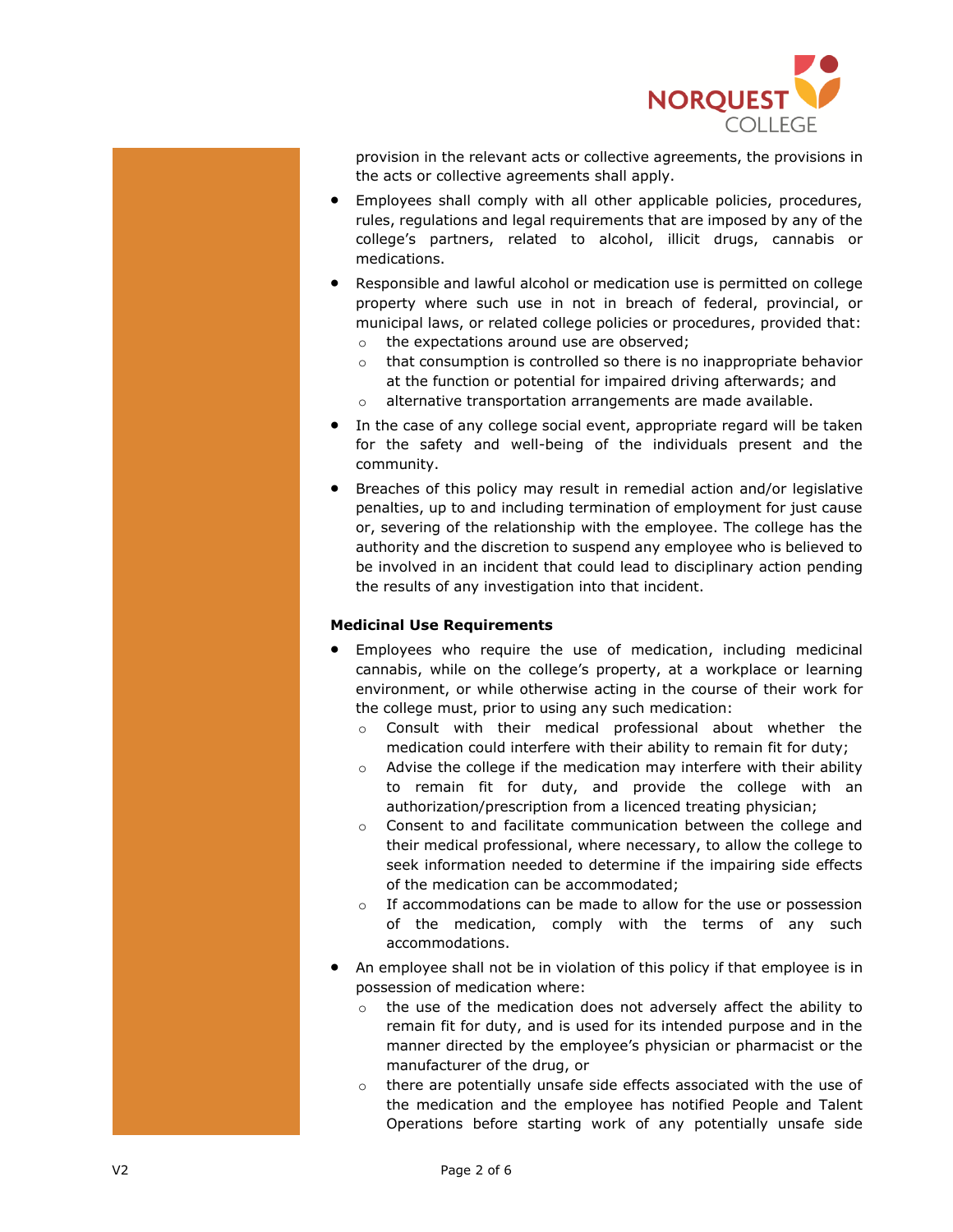

effects, and the employee complies with conditions and limitations set by the college respecting the possession and use of the drug before reporting to work and while on college property, at a workplace or while otherwise acting in the course of their work for the college.

• Employees are to keep medications in closed packaging and in a locked space or vehicle.

### **Disclosure and Rehabilitation**

College employees may be unable to comply with this policy because they have a substance use disorder. Any such employee may be regarded as having a disability under human rights legislation. This does not mean that addicted individuals will be allowed to work while impaired.

The college is committed to providing education and harm reduction supports to employees regarding the use of substances that may cause impairment, and acknowledges that it has a duty to accommodate employees who have a substance use disorder and that it will accommodate such employees as is legally required.

- Employees who suspect that they have a substance use disorder or an emerging drug or alcohol problem must speak with their manager, or with a member of People and Talent Operations to seek advice and to follow appropriate treatment before their job performance is impacted.
- The college encourages employees who suspect that they may have a substance use disorder to request help voluntarily. The employee may contact the Employee and Family Assistance Program directly or they may approach their manager or union representative for assistance in accessing resources.
- The college will endeavor to direct employees to any resources that will assist in addressing their substance use disorder and make all reasonable efforts to accommodate the employee. Each case will be reviewed on a case-by-case basis.
- Employees that voluntarily seek help will not be subject to disciplinary action. However, the help must be accessed prior to being notified that they must report for a test under this policy, or prior to engaging in activities, which may lead to disciplinary action under this policy. Accessing assistance or declaring a problem does not eliminate the requirement for maintenance of a satisfactory work level.
- The college expects the employee to fully participate in any rehabilitation effort. Voluntary participation in a rehabilitation program of any kind does not eliminate the need for the employee to maintain satisfactory job performance.
- Employees who return to work following the completion of treatment for a substance use disorder shall be required to enter into a written agreement, which will outline the conditions governing the return to work and the consequences for failing to comply with those conditions.

### **Investigations and Testing**

• Where there are reasonable grounds to believe that an employee is not fit for duty, the manager must consult with People and Talent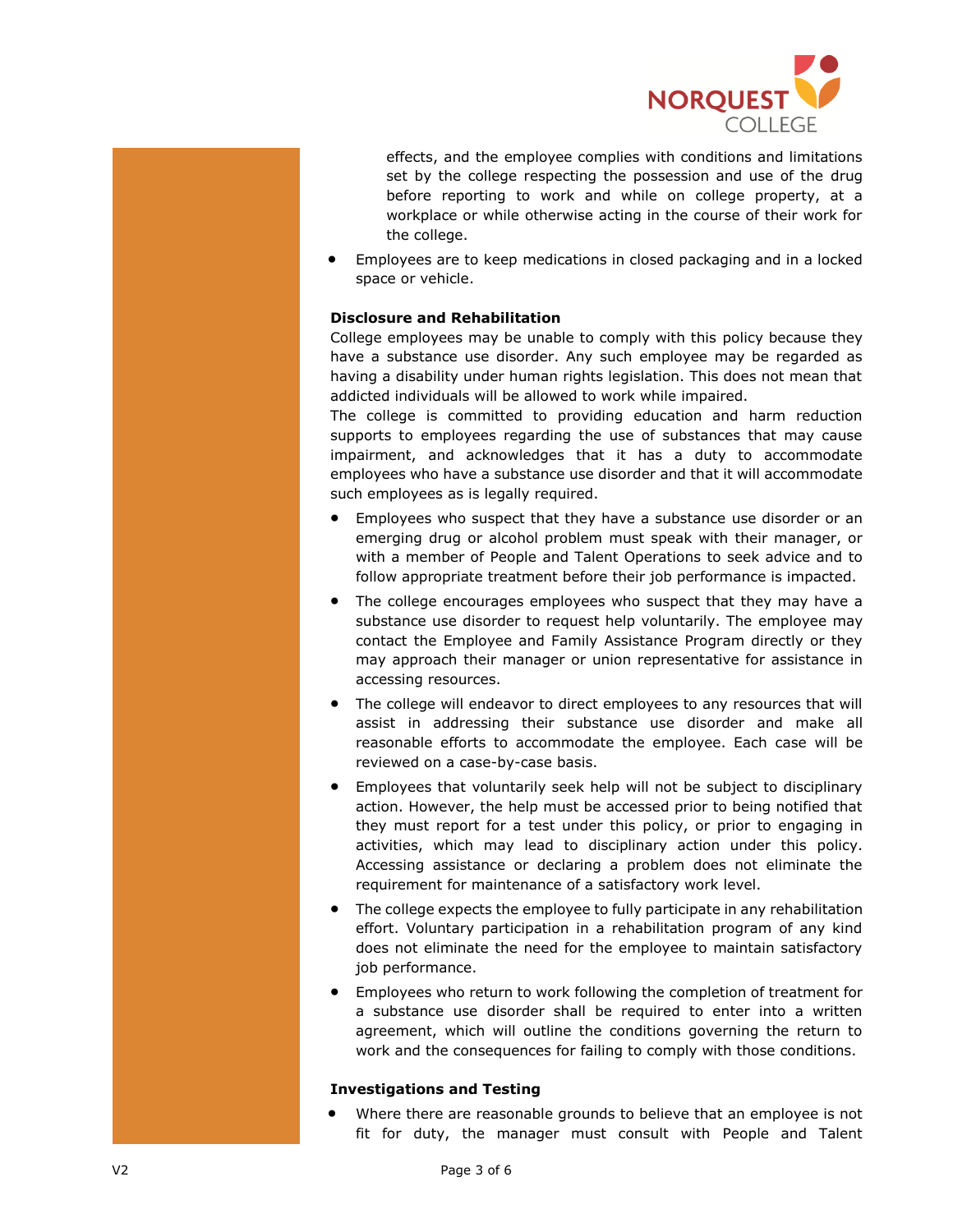

Operations. The individual will be taken to a private place to be interviewed and given an opportunity to provide an explanation for their behaviour or condition.

- The employee shall not be permitted to continue to work while such Employee's Fitness for Duty is being determined.
- If the manager conducting the interview still believes that the employee is not fit for duty, the manager shall take one or more of the following actions:
	- o Referral for medical attention if there are immediate medical concerns;
	- $\circ$  If the employee is employed in a safety sensitive position, referral for a drug and alcohol test as outlined in this policy;
	- o Any other actions deemed appropriate in the circumstances, including seeking further guidance from People and Talent Operations.
- The employee may be temporarily removed from their duties or reassigned pending completion of any investigation.
- Testing will be required whenever the college has reasonable grounds to believe that the actions, appearance or conduct of an employee in a safety sensitive position while on duty are indicative of the use of drugs and/or alcohol.
- Post-Incident / Near Miss Testing will be required if there are reasonable grounds to believe that an employee in a safety sensitive position was involved in an incident or a near miss.
- The college will retain a laboratory to conduct drug testing and alcohol testing. Summaries of the features of this testing and of the testing protocols are available upon request.
- Drug and alcohol test results can be negative, positive, refusal to test, or cancelled with additional comments.
	- o A negative test result means the employee is in compliance,
	- o a positive test result means non-compliance,
	- o
	- o a refusal to test result means non-compliance, and
	- o a cancelled test result cannot be relied upon to determine compliance or non-compliance.
- All test results will be provided in a confidential written report and in accordance with applicable privacy legislation from the laboratory to the policy administrator.

### **Confidentiality and Consent**

Confidentiality will be maintained in information resulting from an employee's disclosure of a substance dependency or an emerging drug or alcohol problem, except where the disclosure of any such information is necessary for related health and safety concerns, or as legally required.

**Definitions: College Community:** persons involved in conducting college affairs or using college property. This includes students, employees, contractors, volunteers and visitors while they are on college property or are using college property.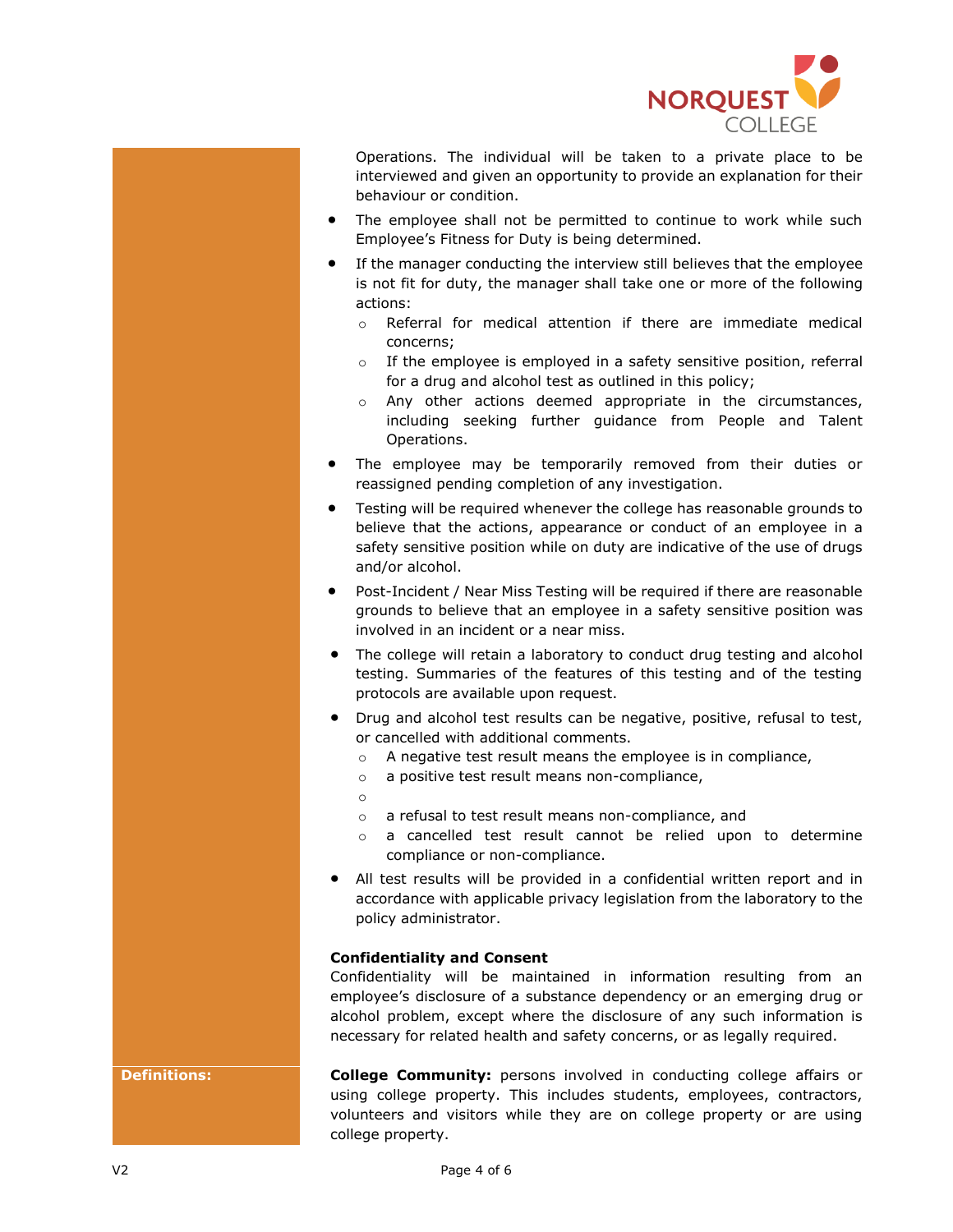

**Drug:** includes any substance, chemical or agent the use or possession of which is unlawful in Canada or requires a personal prescription or authorization from a licensed treating physician, or the use of which is regulated by legislation such as cannabis, or any other psychoactive substance, and any non-prescription medication lawfully sold in Canada, and drug paraphernalia.

**Employee:** Includes a person who is engaged by NorQuest College to perform a service in accordance with existing terms and conditions of employment, employment contracts or collective agreements.

Fit for Duty: in a state where an individual is able to perform assigned tasks acceptably, and in a manner that does not threaten or endanger the safety or health of themselves or others.

**Impaired/Impairment:** the reduction of an individual's physical or mental effectiveness due to influences that are not normally present. Impairment may be caused by a variety of situations (e.g. alcohol, drug use, fatigue, medical condition or treatment).

**Incident:** an occurrence, circumstance or condition that caused or had the potential to cause damage to person, property, reputation, security or the environment.

**Medication:** a drug obtained legally either over the counter or through a prescription or authorization from a licensed treating physician or specialty nurse. For further clarity, this includes medically authorized cannabis.

**Near Miss:** A close call event that happened as a result of an exposure to a hazard, but where no actual loss occurred.

**Reasonable Grounds:** information established by the direct observation of an employee's conduct or other indicators, such as the physical appearance of the employee, the smell associated with the use of alcohol or drugs on their person or in the vicinity of their person, their attendance record, circumstances surrounding an incident or a near miss and the presence of alcohol, drugs or drug paraphernalia in the vicinity of the employee or the area where the employee worked.

**Safety Sensitive Position:** any position where the job function, including non-routine and emergency duties, involves responsibility for actions or decisions, which if not performed correctly, could directly cause or contribute to a danger to the health or safety of employees, contractors, students, the public or the environment. The college reserves the right to designate positions as safety sensitive positions, based on its review of the duties and responsibilities of its positions, and upon notice to employees.

**Substance Use Disorder:** a condition where an employee's use of alcohol or drug leads to health issues or problems at work, school or home. It may